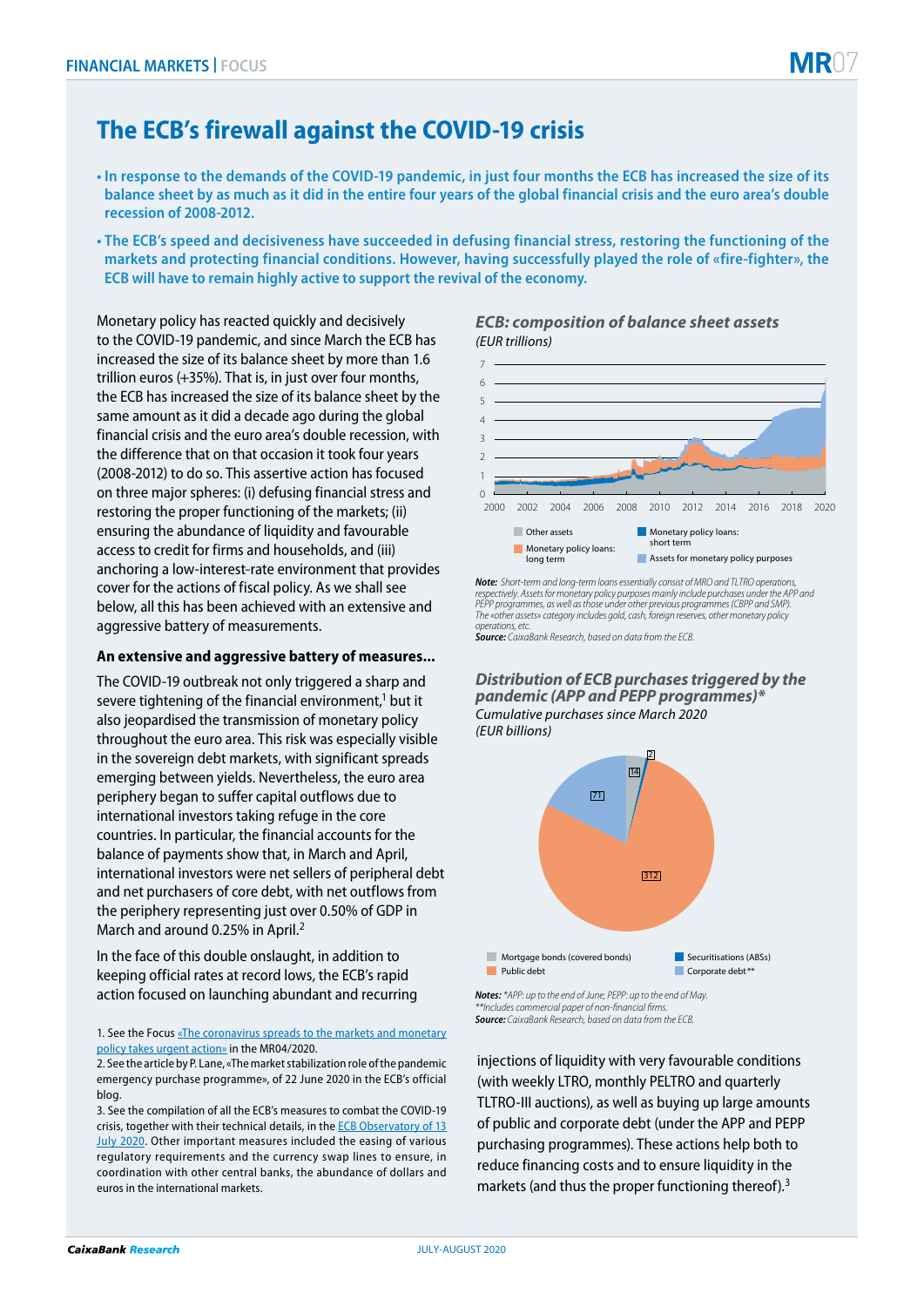

The asset purchases have been dominated by the acquisition of public debt in secondary markets (see second chart), given that sovereign bonds are a key benchmark in the financial markets and allow the ECB to transmit the reduction in sovereign rates to all other asset classes. In other words, with this measure the ECB sought both to relax financial conditions across the board and to ensure the proper transmission of its monetary policy to all jurisdictions and markets. Precisely for this second purpose, the ECB has had to skew its purchases in favour of certain assets: as the third chart shows, it has bought proportionately more peripheral debt than core debt, with a particular focus on Italian debt. However, purchasing volumes are very high in all jurisdictions, to the extent that the demand for sovereign bonds indirectly generated by the ECB could absorb around 75% of the euro area's public financing needs in 2020-2021.4

On the other hand, the second chart also shows that, in order to more directly protect the business sector's access to finance, the ECB has made significant purchases of corporate debt, thereby ensuring liquidity in the corporate bond and commercial paper markets. In this regard, it should be noted that a significant portion of these purchases have focused on very short-term corporate debt (indeed, the ECB reduced the minimum maturity of eligible commercial paper within its corporate purchases from six months to 28 days).5

Finally, the ECB also took measures<sup>6</sup> to protect the financial sector's access to the liquidity injected through

4. According to the current configuration of the programmes (APP: 20 billion per month + additional allocation of 120 billion to be spent by the end of 2020; PEPP: allocation of 1.35 trillion), total purchases will be equivalent to around 15% of the euro area's nominal GDP for 2019.

5. As of May, commercial paper represented more than 75% of the 46 billion euros of corporate debt acquired under the PEPP.

6. These measures included expanding the range of assets accepted as collateral (such as loans to SMEs and households that adhere to the public guarantee schemes announced by governments in recent months) and reducing the haircut (the discount that the ECB applies when valuing assets that serve as collateral). Furthermore, in order to mitigate the reduction in collateral that a wave of credit rating downgrades might have caused, the ECB accepts assets that had an «investment grade» rating on 07/04/2020 as collateral, even if they lose this rating later on (provided the rating does not fall below BB).

#### *Cumulative purchases since March 2020 (EUR billions) ECB: net purchases of public debt assets (APP and PEPP programmes)\**



*Note: \*APP: up to the end of June; PEPP: up to the end of May. Source: CaixaBank Research, based on data from the ECB.*

### *(EUR billions) ECB long-term liquidity injections: amounts settled*



*Source: CaixaBank Research, based on data from the ECB.*

# *Euro area sovereign yield curve\**



*Note: \* Average of the top 10 euro area economies, weighted by GDP. Pre-pandemic = 19/02/2020; Pre-PEPP = 18/03/2020. Source: CaixaBank Research, based on data from Bloomberg and Eurostat.*